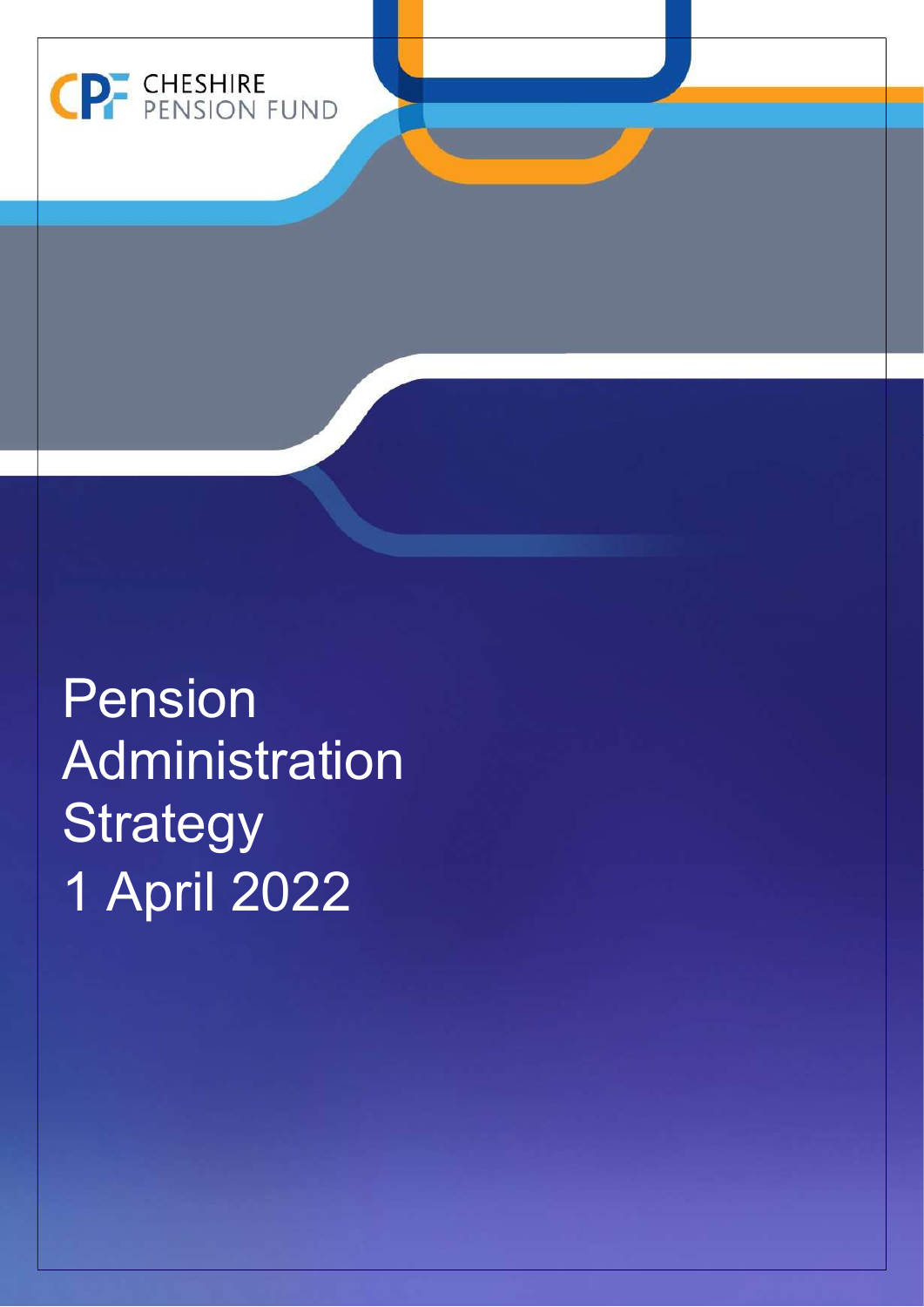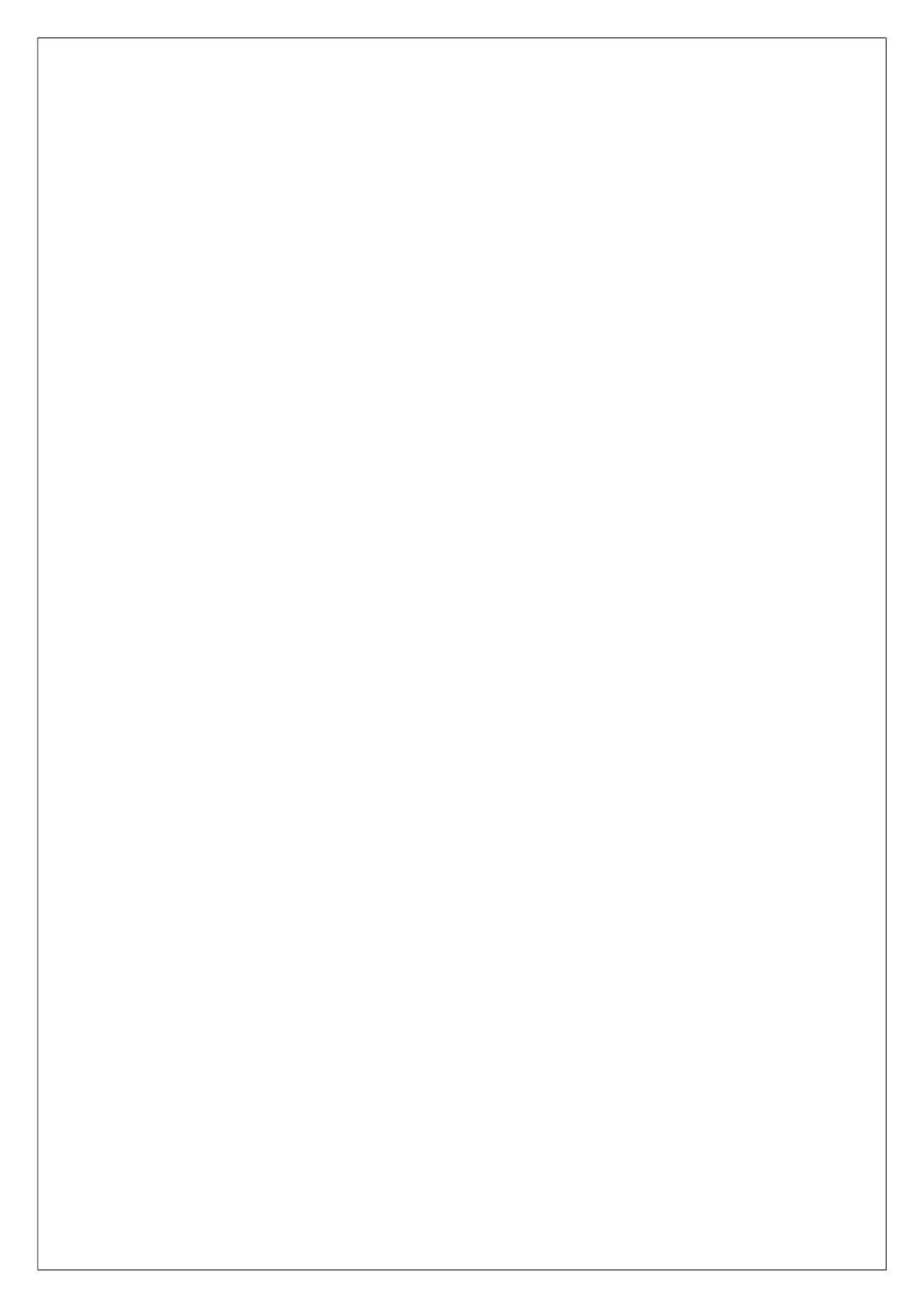

### Introduction and Regulatory Context

This is the Pension Administration Strategy (PAS) of the Cheshire Pension Fund (CPF).

The PAS outlines the policies and performance standards required to deliver a cost-effective and high- qu ality pensions administration service.

The efficient administration of the Pension Fund is dependent on effective administration procedures and strong joint working between scheme employers and the Pension Fund.

This PAS sets out the expected levels of performance of the CPF and scheme employers and provides details about the monitoring of performance levels and the action(s) that might be taken where non-compliance occurs.

It seeks to promote good working relationships and improve efficiency between the CPF and its scheme employers who are collectively responsible for delivering a service which meets the diverse and changing needs of members, as well as ensuring compliance with the regulatory standards required by the Pensions Regulator (tPR) and overseen by the Local Pensions Board.

The PAS has been developed in accordance with regulation 59 of the LGPS Regulations 2013, and in consultation with the employers, the Cheshire Pension Fund Committee and the Local Pension Board. The Pensions Consultative Forum (consisting of employer representatives from a broad cross section of scheme employers along with the administering authority), will play a key role in reviewing performance againstthe standards set out in this document, and recommending changes and improvements.

### Review

The PAS will be reviewed on an annual basis and more frequently if there are changes to the scheme regulations or Fund policies. All scheme employers will be consulted before any changes are made to this document. The latest version of this document can be accessed from the Fund website (once consultation has finished) at www.cheshirepensionfund.org.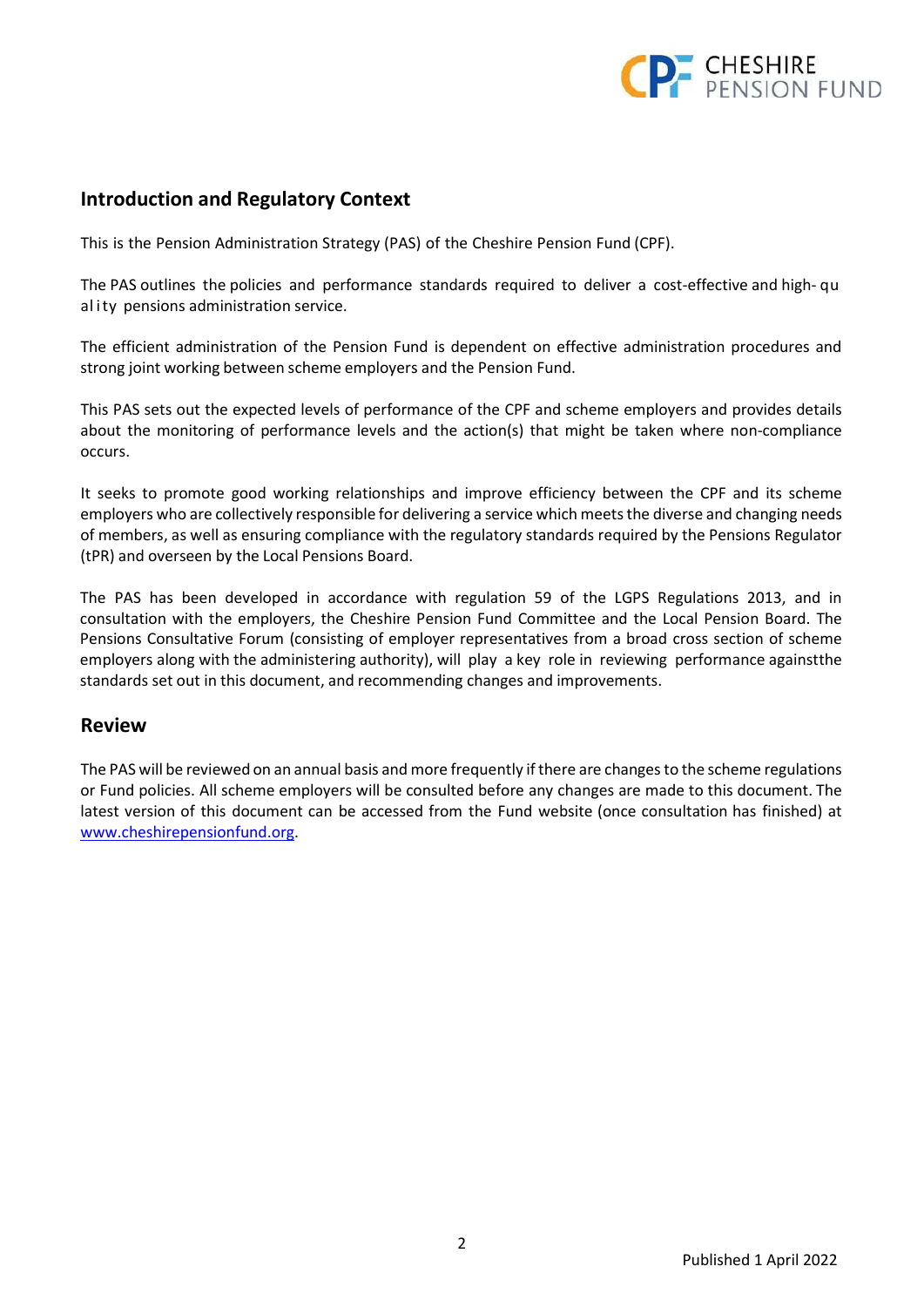

## Aims and Principles

The PAS recognises that the efficient delivery of the benefits of the scheme is reliant upon effective administrative procedures being in place between the CPF and scheme employers, most notably the timely exchange of accurate information in relation to scheme members.

The aim of this PAS is to continue progress towards an automated pension service, employing appropriate technology to improve the quality of information, the speed of operational processing for employers and a more efficient service to members.

The key principles of this Strategy are that:

- the respective roles of the CPF and Scheme Employers are clearly defined as set out in the LGPS Regulations and other relevant legislation.
- the CPF and employers operate in accordance with LGPS regulations and the Pension Regulator Code of Practice/s in demonstrating compliance and scheme governance.
- communication processes are in place to enable both the Fund and Employers to exchange information efficiently and accurately.
- accurate records are maintained for the purpose of calculating pension entitlements and employer liabilities; ensuring all information and data is communicated accurately, on a timely basis and is secure and compliant
- administrative services are developed and delivered digitally in order to streamline processes and minimise service costs.
- clear service standards and service levels are set and monitored to be delivered by respective parties, in order to enable efficient administration of pension services.
- the CPF and employers have appropriate skills and that training is in place to deliver a high quality service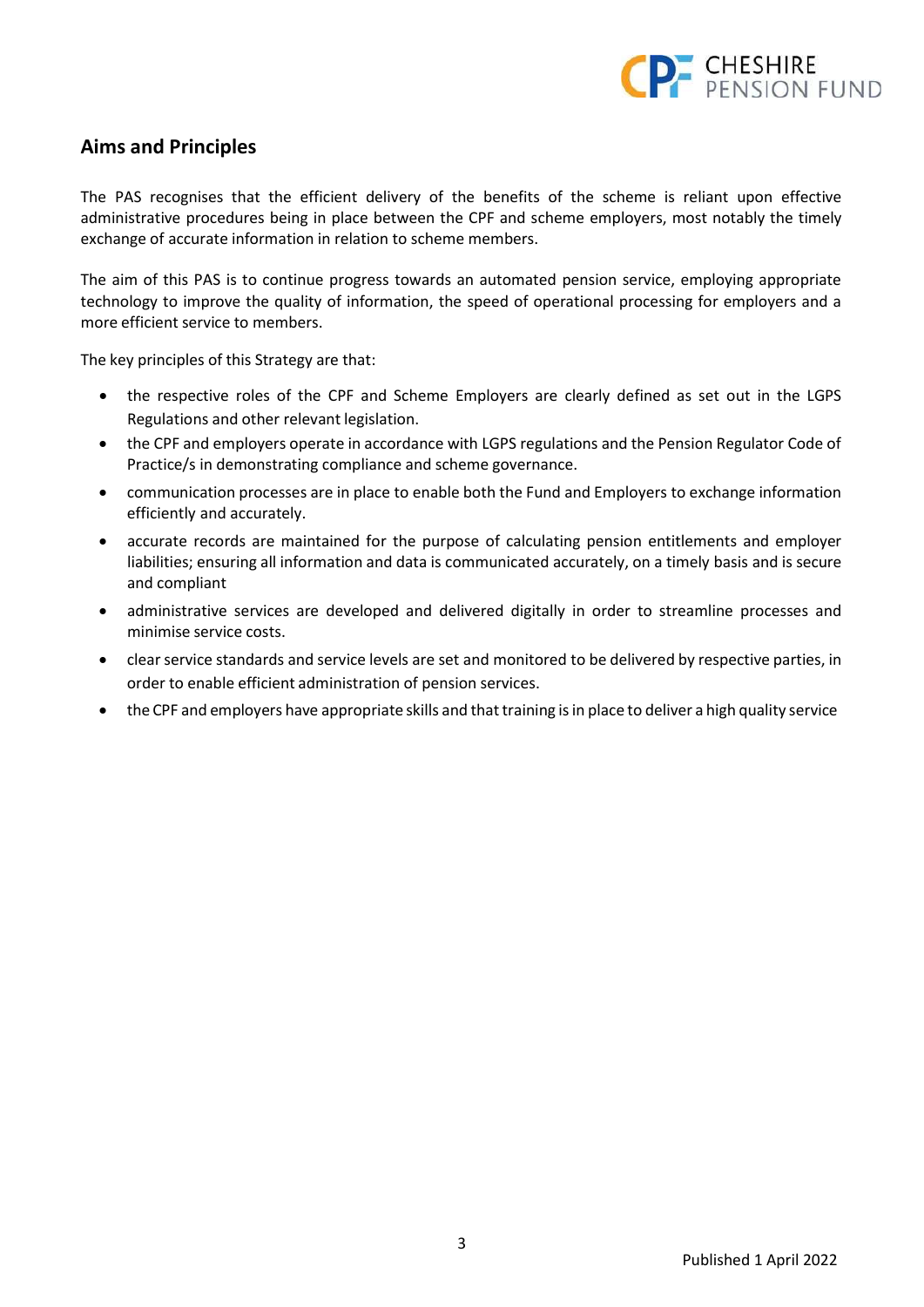

## What the Cheshire Pension Fund aims to deliver. And what you can expect from us.

The table below is not an exhaustive list but outlines the key services that we aim to deliver to support employers, and to administer and process LGPS scheme member benefits.

These services will be provided as standard and met by the element of employers' contribution rates that funds our administration costs. However, there may be limits to the number of specific requests that the Fund can deliver. This is to best allocate resources and ensure fair access to services across all our employers and members. Any requests exceeding the limits may be subject to a time-based fee.

The CPF will review performance across all areas, but specifically those that relate to the administration and processing of LGPS scheme member benefits.

Performance will be reported to and scrutinised by the Pension Fund Committee and Local Pensions Board. Performance against a number of our key performance indicators will also reported in the Fund's annual report and accounts.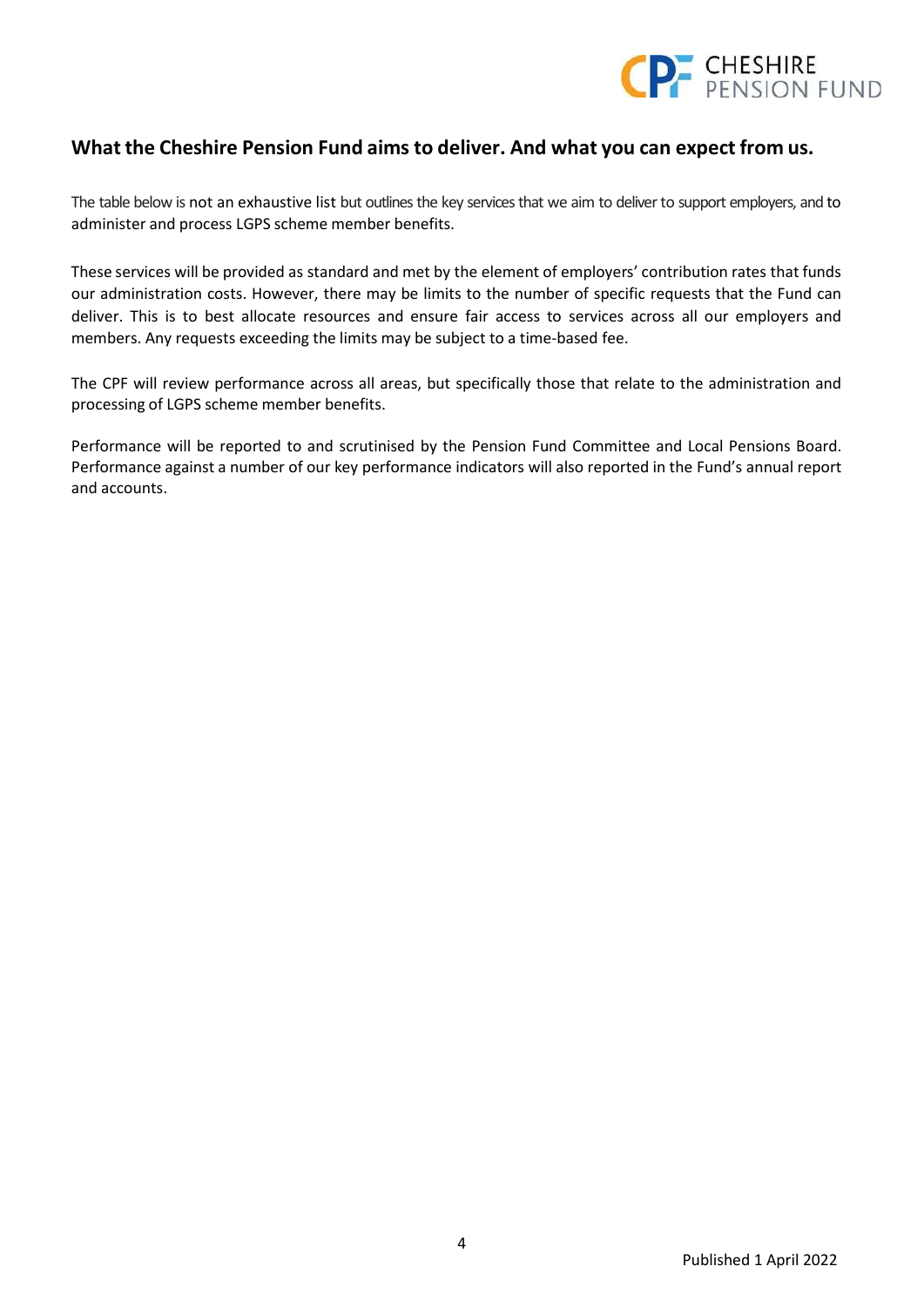

# Cheshire Pension Fund - Roles and Responsibilities

| <b>Ref</b>            | Function/<br><b>Service</b>                                                                                                                          | <b>Expectation</b><br>(working days unless<br>otherwise stated) | What we need                                        |
|-----------------------|------------------------------------------------------------------------------------------------------------------------------------------------------|-----------------------------------------------------------------|-----------------------------------------------------|
| $\mathbf{1}$<br>1.1   | <b>New Starters</b><br>Set up a new starter and provide<br>notification to the member.                                                               | 40                                                              | Receipt of correct data from employer.              |
| $\overline{2}$<br>2.1 | <b>Transfers</b><br>Transfer In quotations processed.                                                                                                | 10                                                              | Receipt of request from scheme member.              |
| 2.2                   | Transfer out quotations processed.                                                                                                                   | 10                                                              | Receipt of all required<br>information.             |
| 2.3                   | Notify member of Transfer in<br>processed.                                                                                                           | 10                                                              | Receipt of transfer payment.                        |
| 2.4                   | Transfer out payments processed<br>and notify scheme member.                                                                                         | 10                                                              | Receipt of all required<br>information.             |
| 3                     | <b>Estimates</b>                                                                                                                                     |                                                                 |                                                     |
| 3.1                   | Retirement Estimates for employees.                                                                                                                  | 15 (two per annum)                                              | Receipt of request and all required<br>information. |
| 3.2                   | <b>Retirement Estimates for employers</b><br>(individual cases). Including any<br>additional fund costs in relation to<br>early payment of benefits. | 15                                                              | Receipt of all required information.                |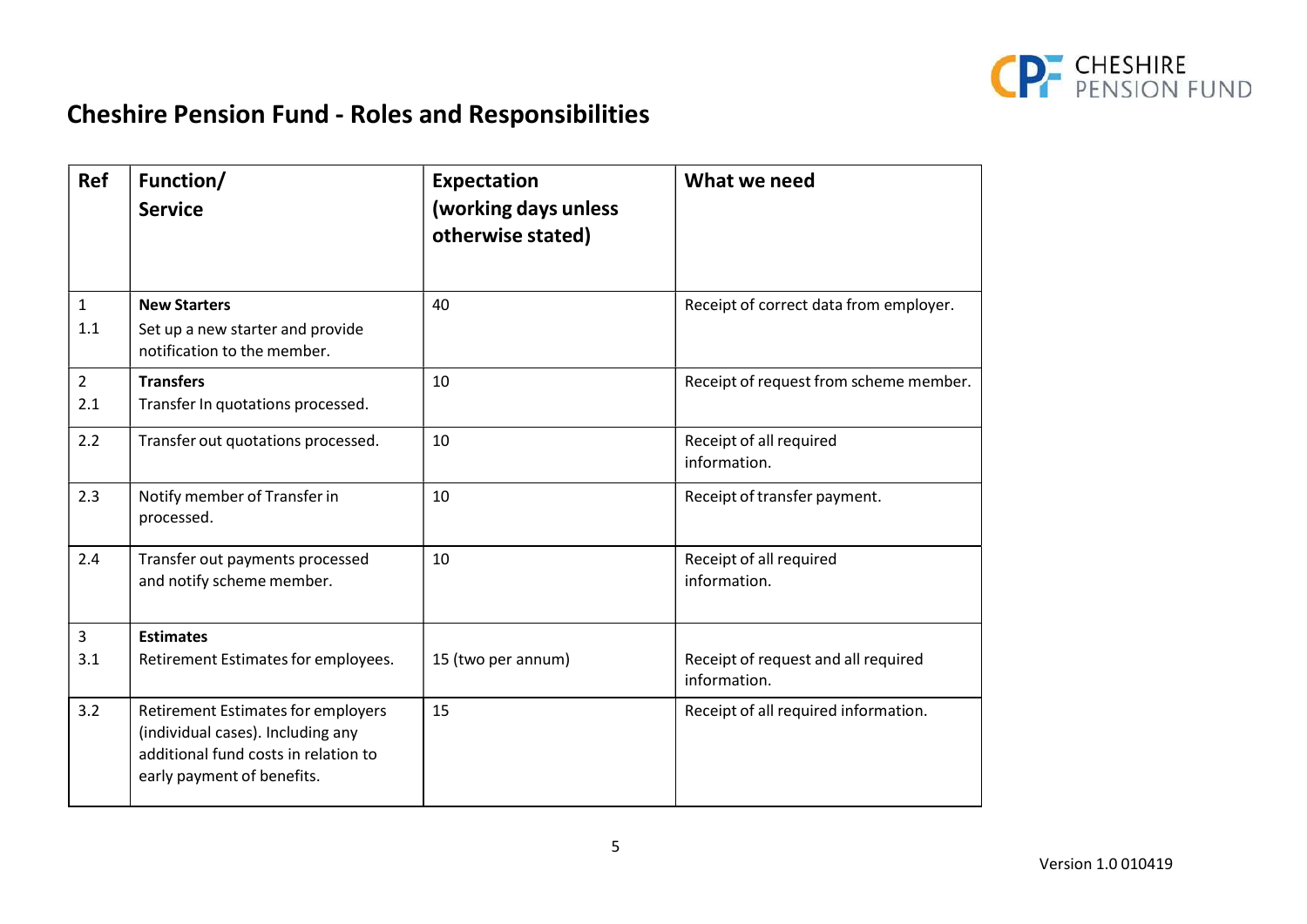

| <b>Ref</b>     | Function/<br><b>Service</b>                                                                                                                          | <b>Expectation</b><br>(working days unless<br>otherwise stated)                                         | What we need                                                                                            |
|----------------|------------------------------------------------------------------------------------------------------------------------------------------------------|---------------------------------------------------------------------------------------------------------|---------------------------------------------------------------------------------------------------------|
| 3.3            | Retirement / redundancy estimates for<br>employers (bulk cases). Including any<br>additional fund costs in relation to<br>early payment of benefits. | 15 (but CPF to monitor<br>requests. Reserve right to<br>amend PAS or agree different<br>delivery date). | Receipt of request and all required<br>information.<br>Employer to provide 10 Business days'<br>notice. |
| $\overline{4}$ | <b>Retirements</b>                                                                                                                                   |                                                                                                         |                                                                                                         |
| 4.1            | Provide retirement options to<br>members.                                                                                                            | 15.                                                                                                     | Receipt of request and all required<br>information.                                                     |
| 4.2            | Process retirement benefits for<br>payment.                                                                                                          | Lump sum processed within 5<br>days<br>First pension payment will be<br>made on the next available      | Receipt of request and all required<br>information.                                                     |
| 5              | <b>Deaths</b>                                                                                                                                        |                                                                                                         |                                                                                                         |
| 5.1            | Notification of death benefits payable.                                                                                                              | 10 (five days to acknowledge<br>the death).                                                             | Receipt of all required information.                                                                    |
| 5.2            | Payment of death lump sum and<br>survivors pension.                                                                                                  | Lump sum processed within 5<br>days<br>First pension payment will be<br>made on the next available      | Receipt of all required information.                                                                    |
| 6              | <b>Leavers</b>                                                                                                                                       |                                                                                                         |                                                                                                         |
| 6.1            | Notify members of their deferred<br>options.                                                                                                         | One month                                                                                               | Check                                                                                                   |
| 6.2            | Deferred benefits calculated.                                                                                                                        | 30.                                                                                                     | Receipt of all required<br>information.                                                                 |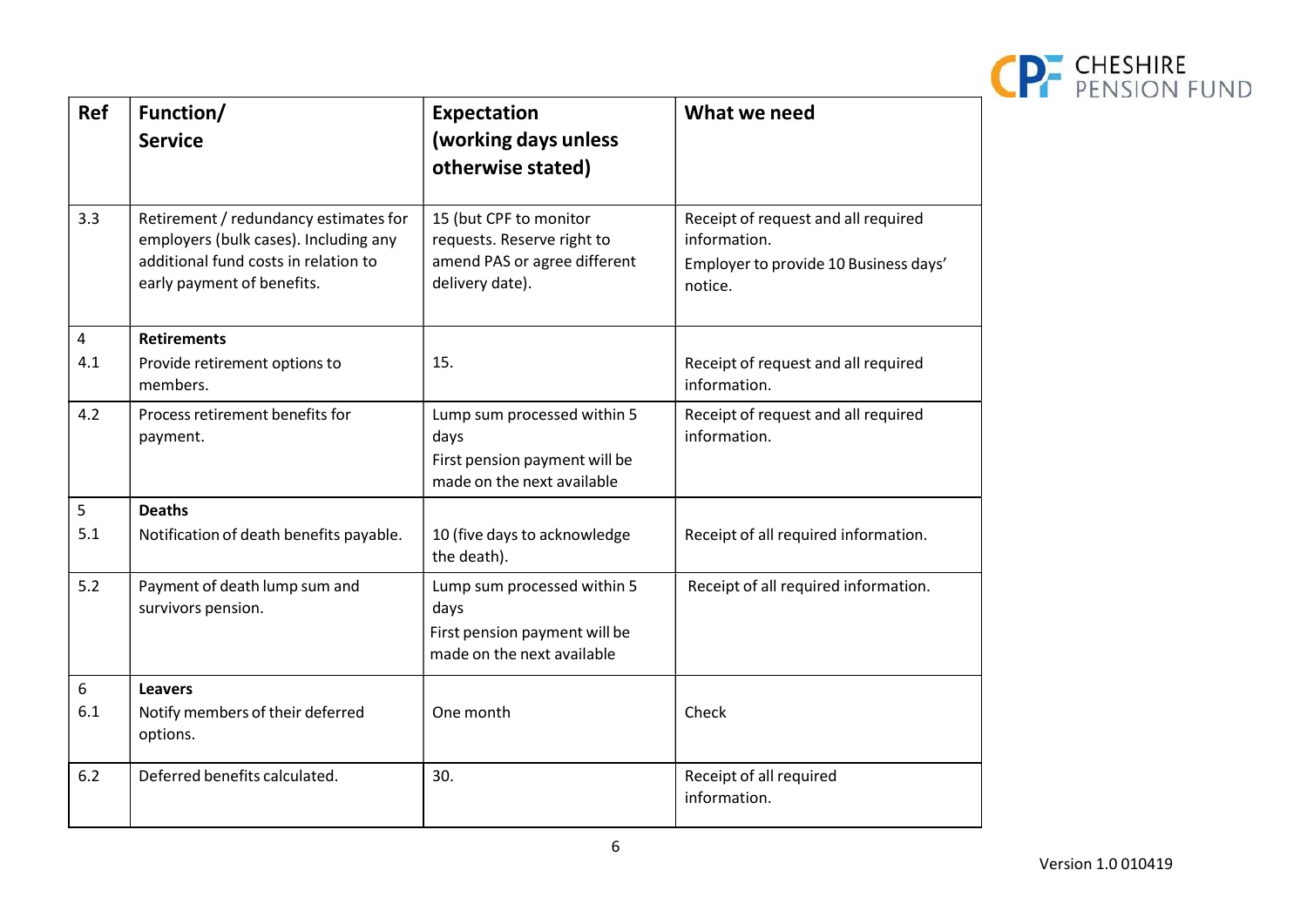|     | <b>D</b> CHESHIRE |  |
|-----|-------------------|--|
| . M | PENSION FUND      |  |

| <b>Ref</b>            | Function/<br><b>Service</b>                                                                                                                                                                                                  | <b>Expectation</b><br>(working days unless<br>otherwise stated) | What we need                                        |
|-----------------------|------------------------------------------------------------------------------------------------------------------------------------------------------------------------------------------------------------------------------|-----------------------------------------------------------------|-----------------------------------------------------|
| 6.4                   | Process Refund payments.                                                                                                                                                                                                     | 10                                                              | Receipt of all required<br>information.             |
| $\overline{7}$<br>7.1 | <b>Additional Member Contributions</b><br>Notify the scheme employer of any<br>scheme member's decision to pay<br>additional pension contributions.<br>Provide all required information to<br>enable deductions to commence. | 10                                                              | Receipt of request and all required<br>information. |
| 8<br>8.1              | <b>General Administration and</b><br>communications<br>Produce annual benefit statements for<br>active and deferred members by 31<br>August following the year-end.                                                          | 31 August, following the year end.                              | Receipt of all required information.                |
| 8.2                   | Inform scheme member and employer<br>if an annual benefit statement cannot<br>be issued due to data issues.                                                                                                                  | By 31 August following<br>the year end.                         |                                                     |
| 8.3                   | Produce and issue pension savings<br>statements.                                                                                                                                                                             | By 6 October following<br>the tax year end.                     | Receipt of all required<br>information.             |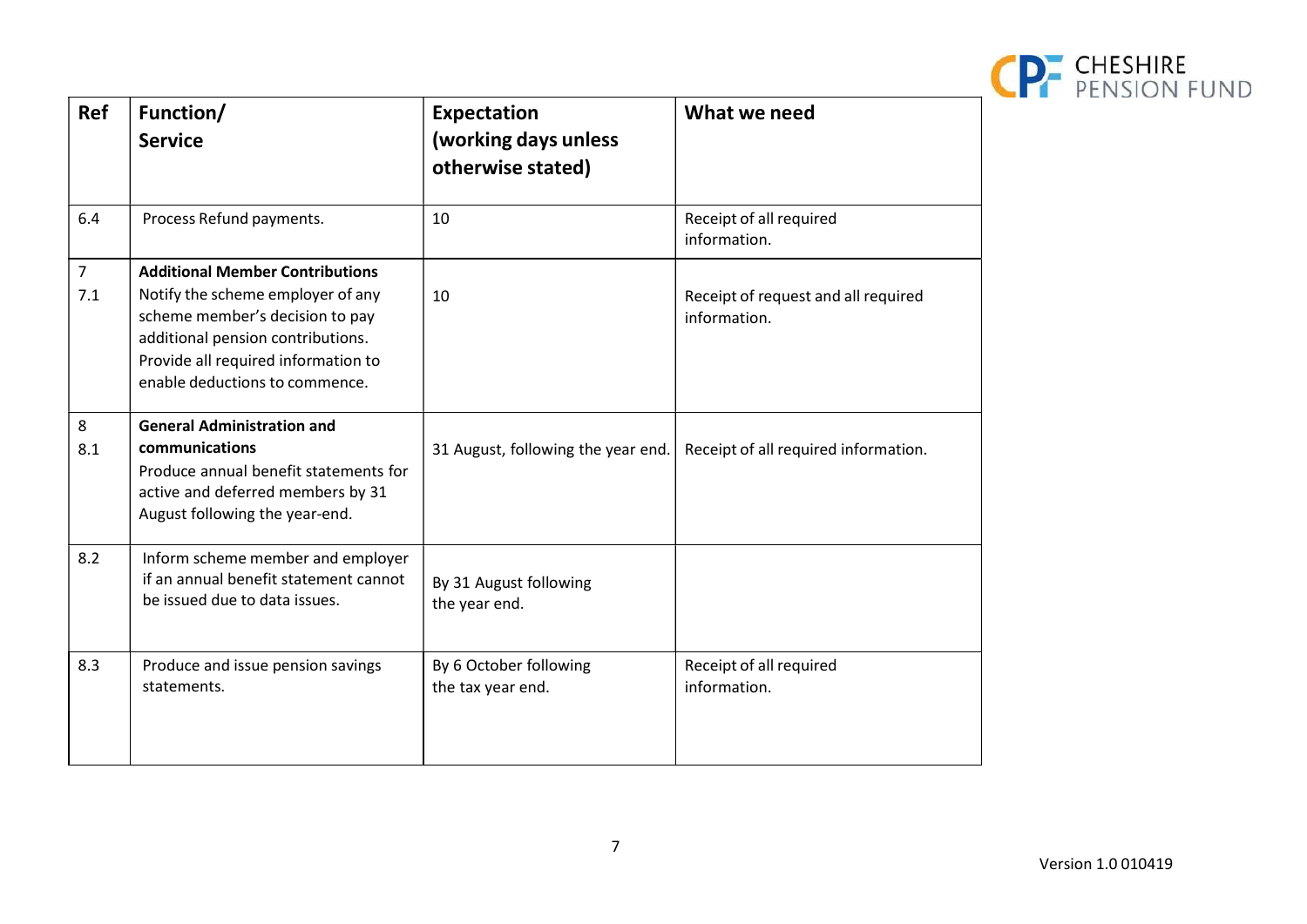| <b>D</b> CHESHIRE |  |
|-------------------|--|
| PENSION FUND      |  |

| <b>Ref</b> | Function/<br><b>Service</b>                                                                                                               | <b>Expectation</b><br>(working days unless<br>otherwise stated)                                                                                                                                                                                                       | What we need                                                |
|------------|-------------------------------------------------------------------------------------------------------------------------------------------|-----------------------------------------------------------------------------------------------------------------------------------------------------------------------------------------------------------------------------------------------------------------------|-------------------------------------------------------------|
| 8.4        | Notify scheme employers and scheme<br>members of changes to the scheme<br>rules.                                                          | Later of one month<br>before change coming<br>into effect or within 10<br>days of notification of<br>changes.                                                                                                                                                         |                                                             |
| 8.5        | Publish and keep up to date all forms<br>required for completion by scheme<br>members, prospective scheme members<br>or scheme employers. | Later of five days of notification of<br>change or date of revision coming<br>into force.                                                                                                                                                                             |                                                             |
| 9<br>9.1   | Internal dispute resolution (IDRP)<br>Process all stage two pension internal<br>dispute resolution applications.                          | Two months.                                                                                                                                                                                                                                                           | Receipt of the application and all required<br>information. |
| 10<br>10.1 | Governance<br>Publish and regularly review the Fund's<br>pension administration strategy.                                                 | To review at least triennially and<br>revise following any material<br>change in policies that relate to<br>the PAS. To consult with<br>employers and the Pensions<br>Consultative Forum and publish on<br>the Fund's website one month<br>before the effective date. |                                                             |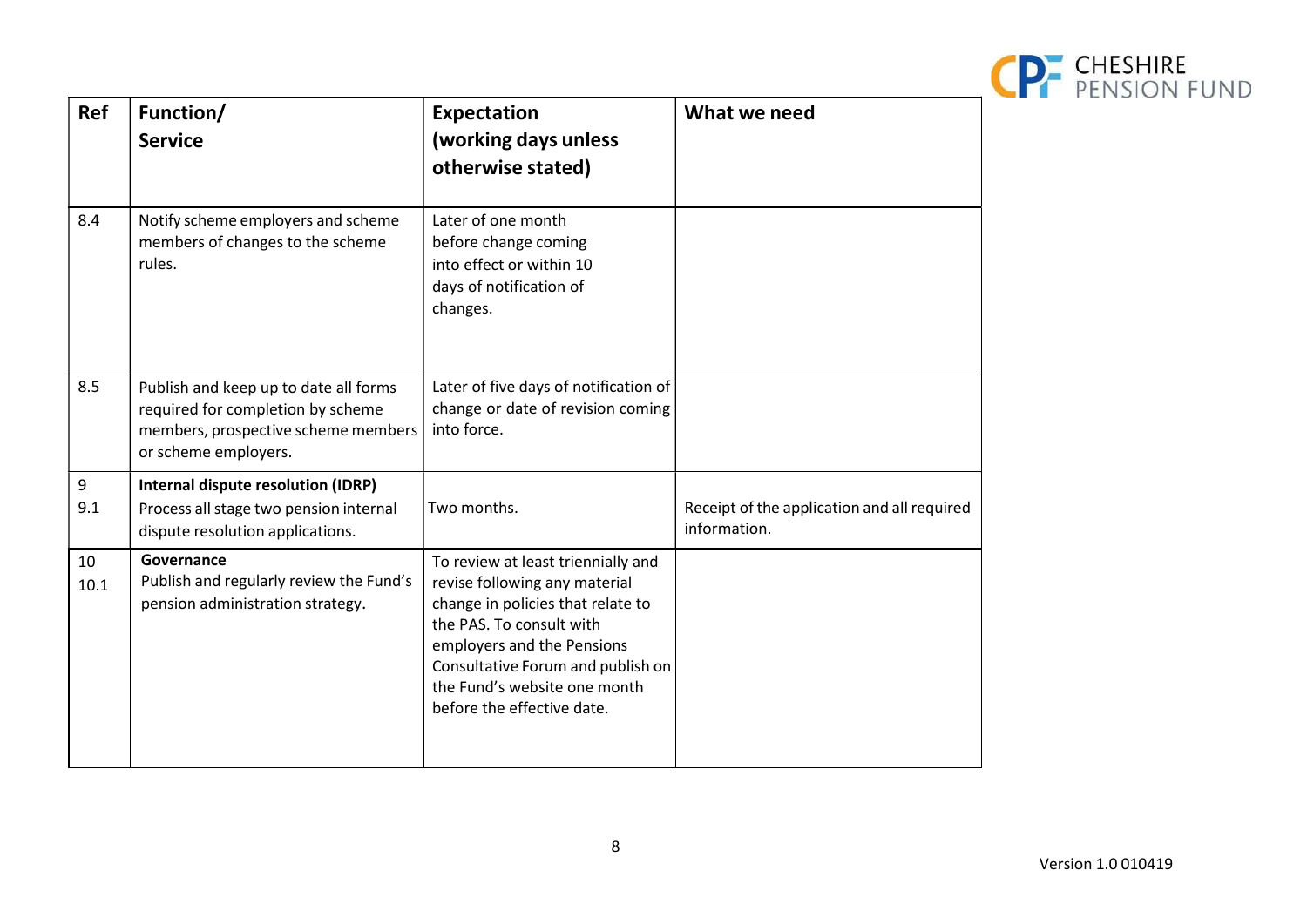

| <b>Ref</b> | Function/<br><b>Service</b>                                                 | <b>Expectation</b><br>(working days unless<br>otherwise stated)                                                                                                                                                                                                                                                          | What we need |
|------------|-----------------------------------------------------------------------------|--------------------------------------------------------------------------------------------------------------------------------------------------------------------------------------------------------------------------------------------------------------------------------------------------------------------------|--------------|
| 10.2       | Publish and regularly review the Fund's<br>funding strategy statement.      | To be reviewed at each triennial<br>valuation (or whenever there is a<br>material change in either the<br>policy or the Investment Strategy<br>Statement. To consult with<br>scheme employers and the<br>Fund's actuary. Revised<br>statement to be published by 31<br>March following valuation date<br>or as required. |              |
| 10.3       | Publish and regularly review the Fund's<br>communication policy statement.  | Annual review and publish within<br>30 days of the policy being agreed<br>by the Pensions Committee.                                                                                                                                                                                                                     |              |
| 10.4       | Publish and regularly review the Fund's<br>governance compliance statement. | Annual review and publish within<br>30 days of the policy being agreed<br>by the Pensions Committee.                                                                                                                                                                                                                     |              |
| 10.5       | Publish the Fund's Annual report and<br><b>Financial Statement.</b>         | By 30 July following the year-end<br>or following the issue of the<br>auditors' opinion.                                                                                                                                                                                                                                 |              |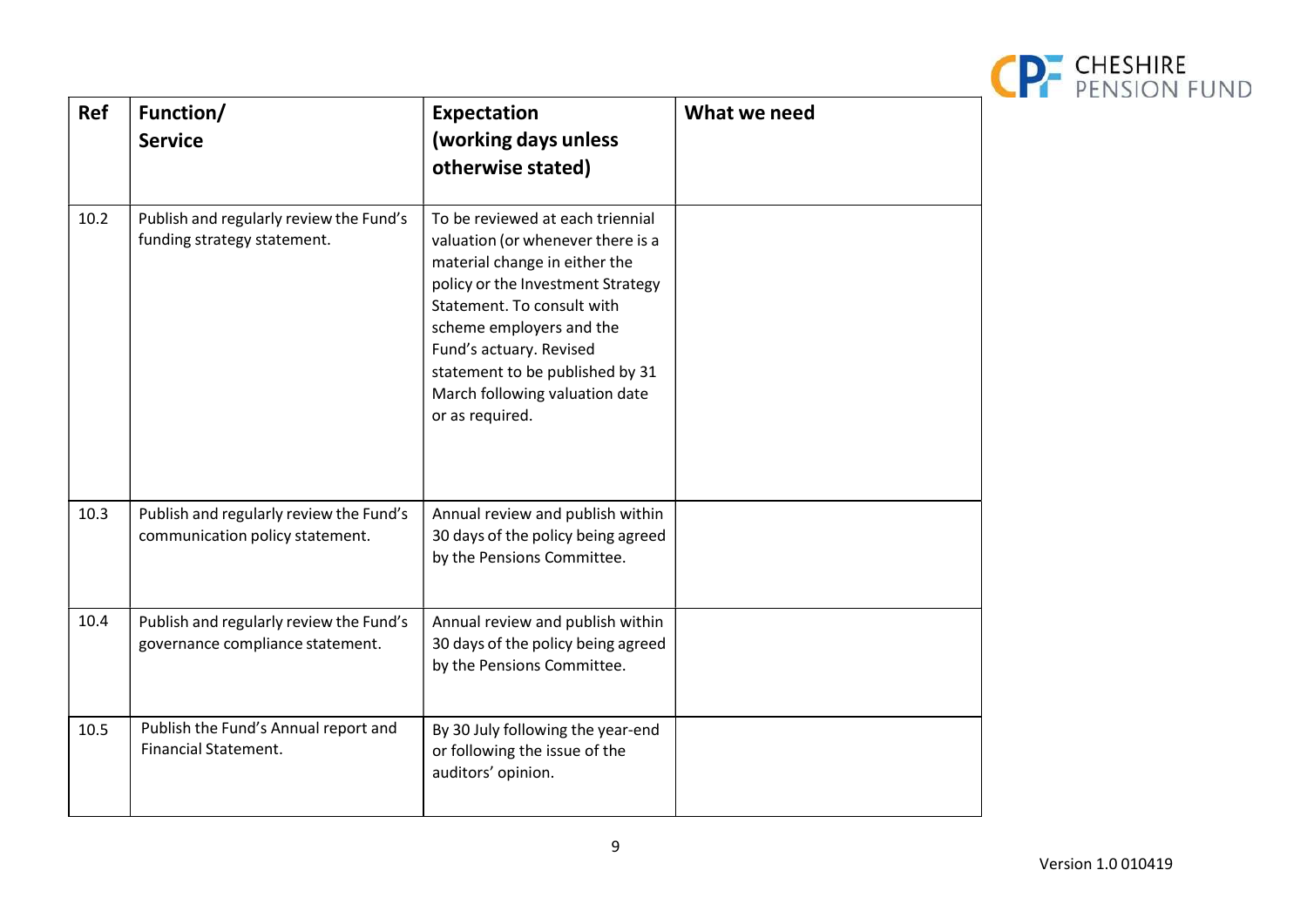

| <b>Ref</b> | Function/<br><b>Service</b>                                                                                                                                                                                                                                         | <b>Expectation</b><br>(working days unless<br>otherwise stated)                                   | What we need                                                     |
|------------|---------------------------------------------------------------------------------------------------------------------------------------------------------------------------------------------------------------------------------------------------------------------|---------------------------------------------------------------------------------------------------|------------------------------------------------------------------|
| 10.6       | Formulate and publish policies in<br>relation to areas where the<br>administering authority may exercise a<br>discretion within the scheme and keep<br>under review.                                                                                                | Annual review and publish within<br>30 days of any revision being<br>agreed by Pension Committee. |                                                                  |
| 11<br>11.1 | New Employers joining the Fund<br>Undertake a risk assessment of all<br>new prospective admitted<br>bodies/new scheme employers to the<br>satisfaction of all parties. To<br>determine the level of bond or<br>guarantee to protect other employers<br>in the Fund. | Three weeks.                                                                                      | Receipt of all required information.                             |
| 11.2       | Process admission into the Fund<br>including signed admission agreement<br>(where required), notification of<br>contribution rate, allocation of assets.                                                                                                            | Eight weeks.                                                                                      | Receipt of all required information.                             |
| 11.3       | Issue the employer Welcome Pack<br>including discretion policies, Contribution<br>Form and employer questionnaire.                                                                                                                                                  | Five weeks.                                                                                       | Completion of admission and<br>calculation of contribution rate. |
| 11.4       | Provide new employer pension training.                                                                                                                                                                                                                              | Rolling programme of quarterly<br>training sessions for new and<br>existing employers.            |                                                                  |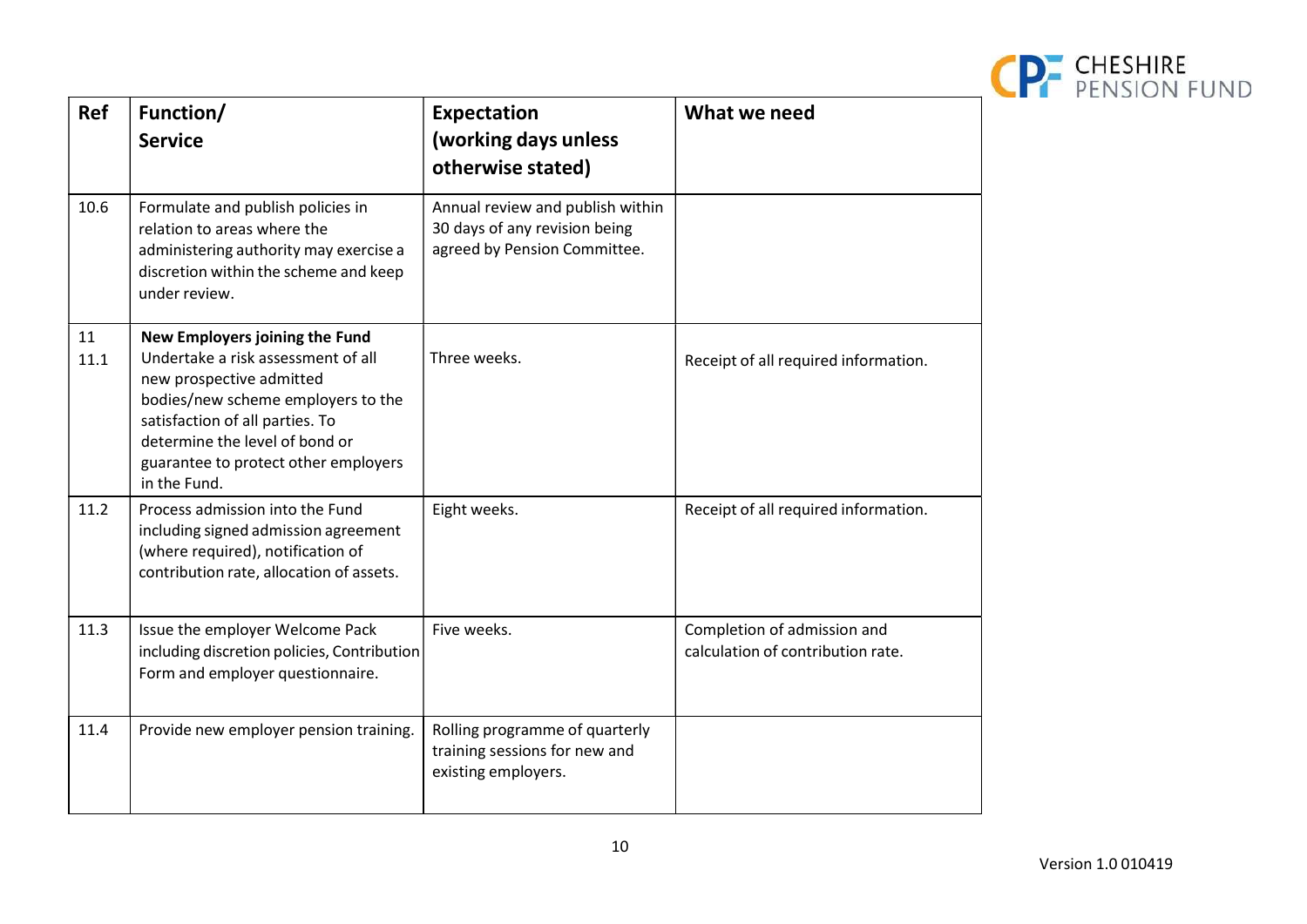

| <b>Ref</b> | Function/<br><b>Service</b>                                                                                                                                                                                                         | <b>Expectation</b><br>(working days unless<br>otherwise stated)                                 | What we need                         |
|------------|-------------------------------------------------------------------------------------------------------------------------------------------------------------------------------------------------------------------------------------|-------------------------------------------------------------------------------------------------|--------------------------------------|
| 12<br>12.1 | <b>Employers Exiting the scheme</b><br>Carry out valuation assessments on<br>cessation of admission agreements or a<br>scheme employer ceasing participation<br>in the Fund and issue revised rates and<br>adjustments certificate. | Three months.                                                                                   | Receipt of all required information. |
| 12.2       | Pay any exit credit due to exiting<br>employer.                                                                                                                                                                                     | Six months of exit date.                                                                        | Receipt of all required information. |
| 13<br>13.1 | <b>Valuations and Contribution Rates</b><br>Consult with employers on the draft<br>outcomes of the triennial valuation and<br>any revisions to the Funding Strategy<br>Statement.                                                   | At least 90 days in advance of the<br>signing of the final Rates and<br>Adjustment Certificate. |                                      |
| 13.2       | Notify employers of final contribution<br>requirements for 3 years effective from<br>April following the actuarial valuation<br>date.                                                                                               | At least 30 days in advance of the<br>signing of the final Rates and<br>Adjustment Certificate. |                                      |
| <b>Ref</b> | Function/<br><b>Service</b>                                                                                                                                                                                                         | <b>Expectation</b><br>(working days unless<br>otherwise stated)                                 | What we need                         |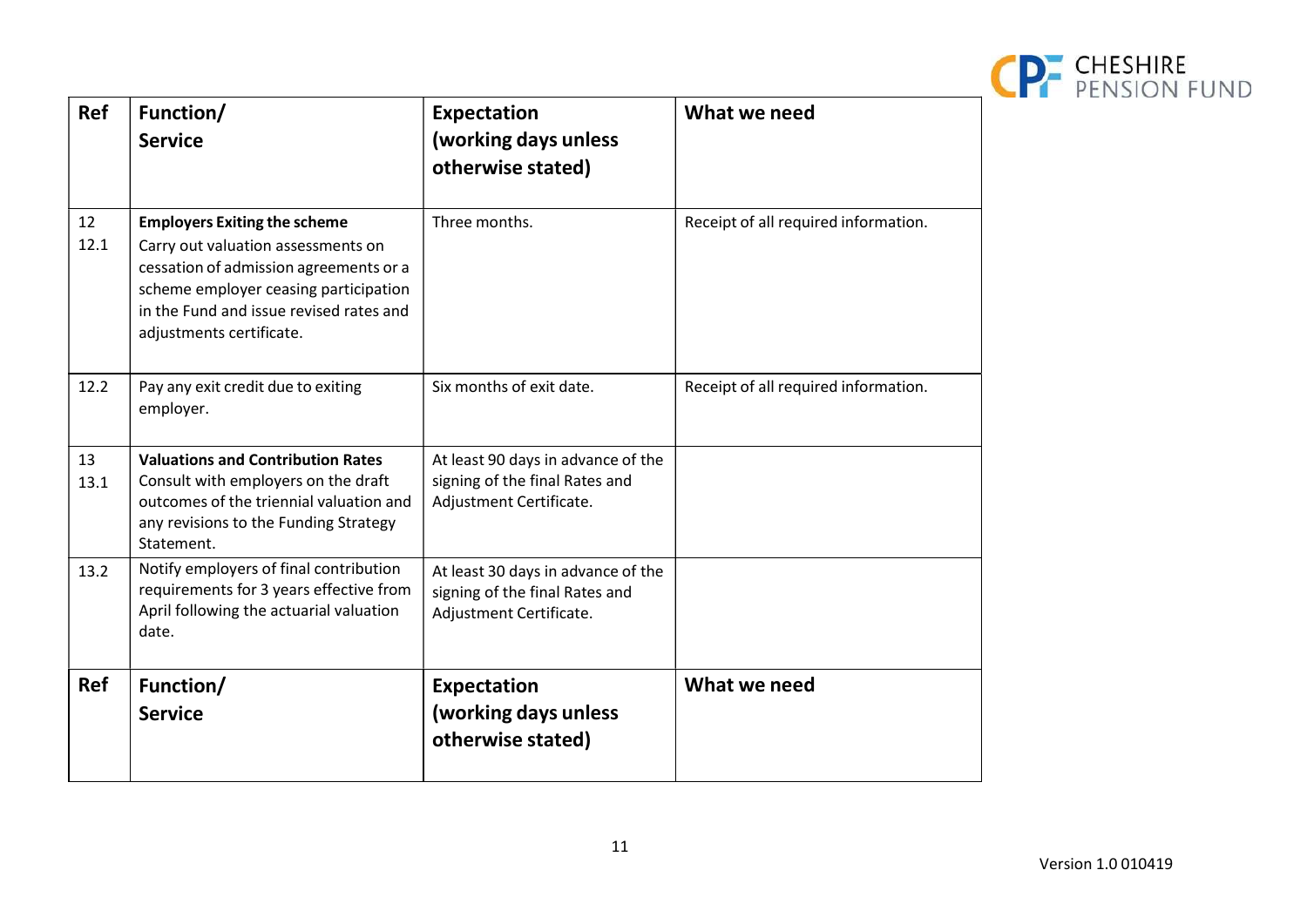

| 14<br>14.1 | Provide an answer or<br>acknowledgement to scheme<br>members/scheme employers/<br>personal representatives/dependents<br>and other authorised persons. | 30. | Receipt of enquiry.                                    |
|------------|--------------------------------------------------------------------------------------------------------------------------------------------------------|-----|--------------------------------------------------------|
| 14.2       | Acknowledge member/employer<br>complaints.                                                                                                             | 5   | Receipt of complaint.                                  |
| 14.3       | Formal response if complaint is<br>escalated to stage one.                                                                                             | 5   | Receipt of notification of escalation to<br>stage one. |
| 14.4       | Independent review if complaint is<br>escalated to stage two.                                                                                          | 20. | Receipt of notification of escalation to<br>stage one. |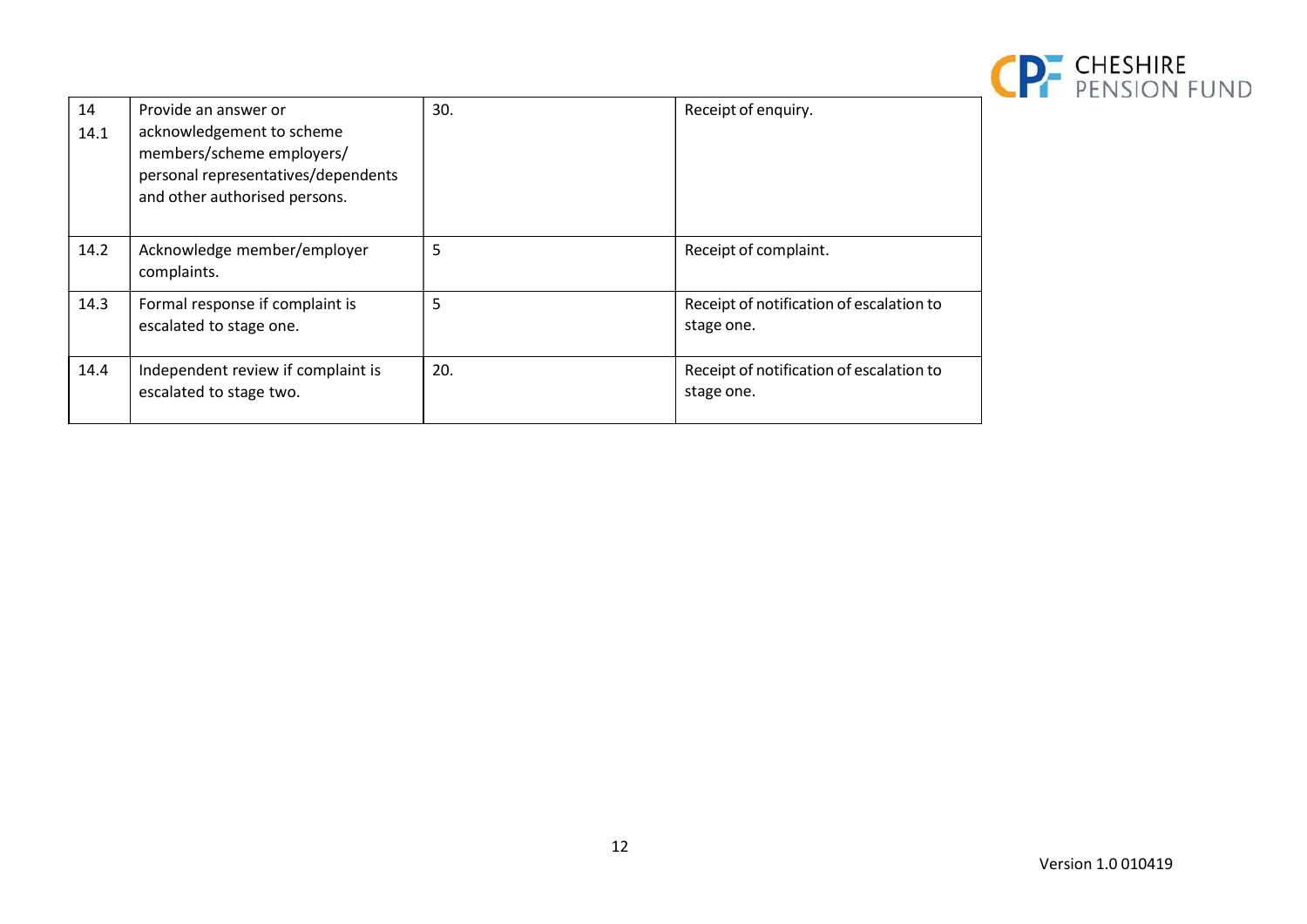

# Employer Roles and Responsibilities

| <b>Ref</b>          | Function/<br><b>Service</b>                                                                                                                                                                                                                                                                                                                                                         | <b>Expectation</b><br>(working days unless<br>otherwise stated)                                                                                                                                                                                     | <b>Performance target</b> |
|---------------------|-------------------------------------------------------------------------------------------------------------------------------------------------------------------------------------------------------------------------------------------------------------------------------------------------------------------------------------------------------------------------------------|-----------------------------------------------------------------------------------------------------------------------------------------------------------------------------------------------------------------------------------------------------|---------------------------|
| $\mathbf{1}$<br>1.1 | Governance<br>Confirm a Designated Pensions contact(s) to<br>Receive information from the Fund and to take responsibility for<br>disseminating it within your organisation.<br>Authorise a signatory to perform key policy decisions and<br>administrative roles within the organisation.<br>Submit data in the format and within the time frames specified by the<br>Pension Fund. | 30 days of employer joining fund or<br>change to Designated Contact(s).<br>Annual review and update of<br>Designated Contact(s) by 30 April.                                                                                                        |                           |
| 1.2                 | Formulate and publish policies in relation to all areas where the employer may<br>exercise a discretion within the LGPS (including providing a copy of the policy<br>document to the Fund).                                                                                                                                                                                         | 30 days of joining the Scheme<br>A copy of the policy document is to<br>be submitted to the Fund within one<br>month of a change in policy.<br>And no later than three months<br>after being informed by the Fund of<br>any changes in regulations. |                           |
| 1.3                 | Appoint an independent registered medical practitioner qualified in<br>occupational health medicine or arrange contract with third party, in order to<br>consider all ill health retirements applications and agree appointment with<br>Administering Authority.                                                                                                                    | 30 days of employer joining fund or<br>change to current medical officer.                                                                                                                                                                           |                           |
| 1.4                 | Appoint person (the adjudicator) for stage one of the pension dispute process<br>(IDRP) and provide full up to date contact details to the Fund.                                                                                                                                                                                                                                    | 30 days of employer joining fund or<br>change to current adjudicator.                                                                                                                                                                               |                           |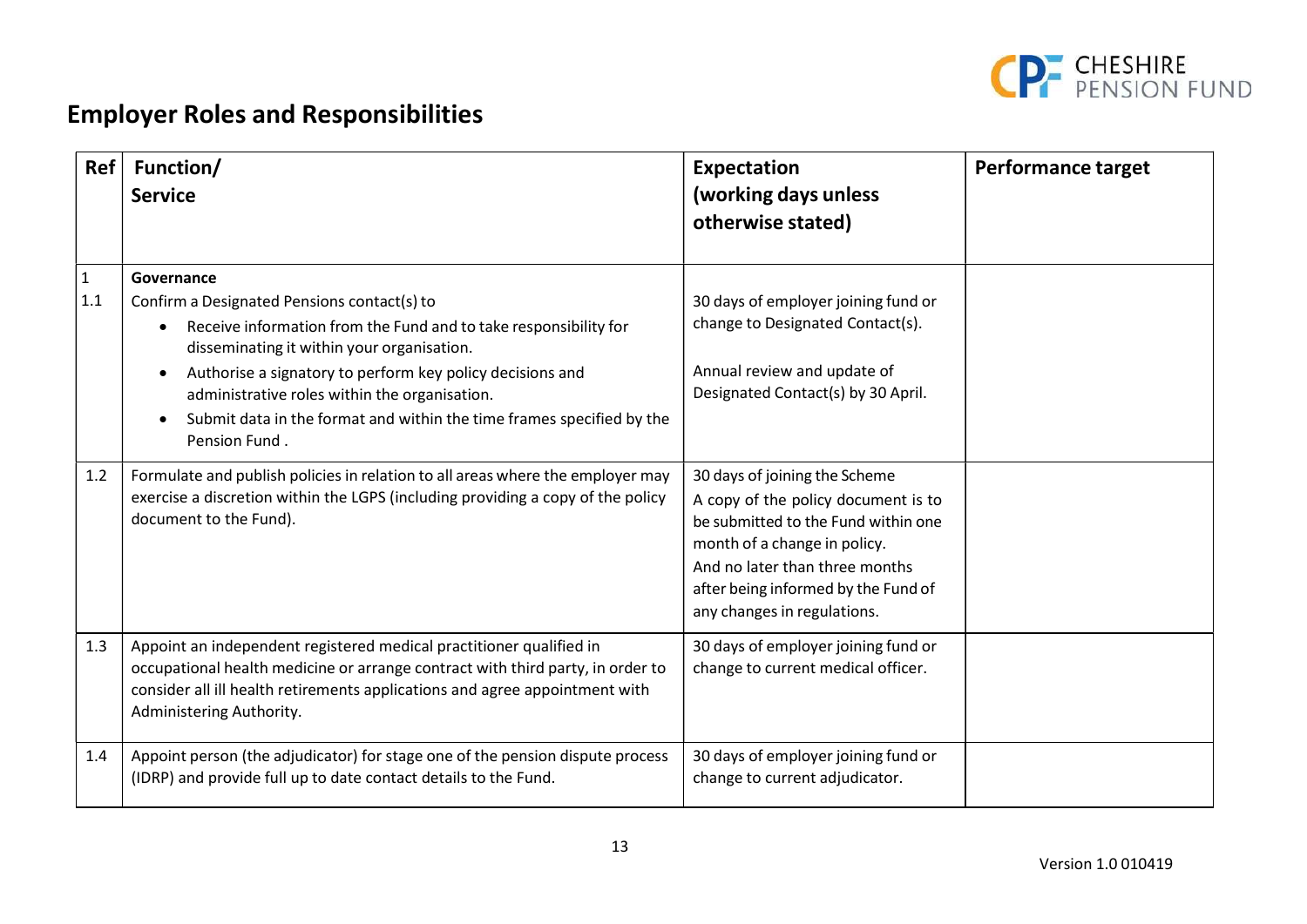

| <b>Ref</b>            | Function/                                                                                                                                     | <b>Expectation</b>                                                                                                                                     | Performance target                                                            |
|-----------------------|-----------------------------------------------------------------------------------------------------------------------------------------------|--------------------------------------------------------------------------------------------------------------------------------------------------------|-------------------------------------------------------------------------------|
|                       | <b>Service</b>                                                                                                                                | (working days unless<br>otherwise stated)                                                                                                              |                                                                               |
| $\overline{2}$<br>2.1 | <b>IDRP</b><br>Appoint person for stage one of the pension dispute process (IDRP) and<br>provide full up to date contact details to the Fund. | 30 days of becoming a scheme<br>employer or change to current<br>adjudicator.                                                                          | 30 days of becoming a scheme<br>employer or change to current<br>adjudicator. |
| 2.2                   | Notify the Fund of the receipt of a complaint under the IDRP process.                                                                         | Five days of receiving the complaint.                                                                                                                  | Five days of receiving the<br>complaint.                                      |
| 2.3                   | Notify the Fund that the stage 1 decision has been issued.                                                                                    | Five days of making the<br>determination.                                                                                                              | Five days of making the<br>determination.                                     |
| 2.4                   | Timeframe for resolution of IDRP                                                                                                              | Two months.                                                                                                                                            | Two months.                                                                   |
|                       | Notifying if timeframe is not going to be met.                                                                                                | Immediately when known not going<br>to meet original timeframe.                                                                                        | Immediately when known not<br>going to meet original<br>timeframe.            |
| 2.5                   | Responding to Fund enquiries when Fund dealing with Stage two.                                                                                | Five days of receiving the query.                                                                                                                      | Five days of receiving the<br>query.                                          |
| 3                     | <b>Contributions</b>                                                                                                                          |                                                                                                                                                        |                                                                               |
| 3.1                   | Ensure correct employee contribution rate is deducted each scheme year. And<br>throughout their membership in the Scheme.                     | Immediately upon commencing<br>scheme membership.<br>Reviewed as per policy on adjusting<br>employee contribution rates or<br>change in circumstances. |                                                                               |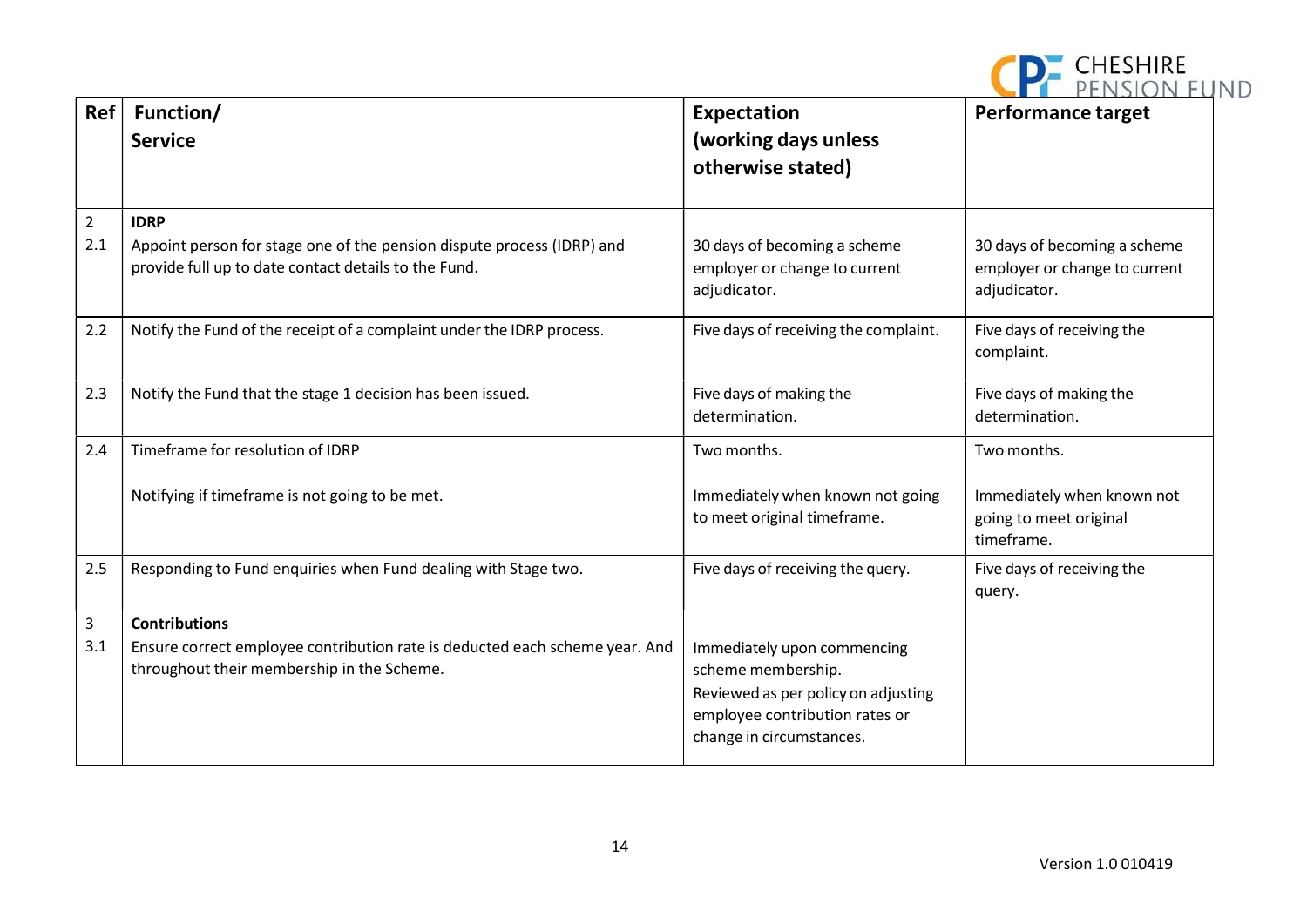

| <b>Ref</b> | Function/<br><b>Service</b>                                                                                                                                                                                           | <b>Expectation</b><br>(working days unless<br>otherwise stated)                                                                                                        | <b>Performance target</b>                                                                                                |
|------------|-----------------------------------------------------------------------------------------------------------------------------------------------------------------------------------------------------------------------|------------------------------------------------------------------------------------------------------------------------------------------------------------------------|--------------------------------------------------------------------------------------------------------------------------|
| 3.2        | Ensure and arrange for the correct deduction of employee contributions from<br>a member's pensionable pay including any period of child related leave, trade<br>dispute or other forms of leave of absence from duty. | Next payroll after being instructed<br>by the scheme member.                                                                                                           |                                                                                                                          |
| 3.3        | Ensure the correct deduction of, amend or cease additional contributions as<br>instructed by the Pension Fund.                                                                                                        | Next payroll after being instructed<br>by the Pension Fund.                                                                                                            |                                                                                                                          |
| 3.4        | Implement changes to employer contribution rates as instructed by the Fund<br>at the date specified by the Fund Actuary.                                                                                              | In accordance with the latest Rates<br>& Adjustment Certificate<br>Or when notified by the Pension<br>Fund of any amendments to the<br>Rates & Adjustment Certificate. |                                                                                                                          |
| 3.5        | Remit correct employer and all employee contributions and Remittance<br>Advice (in format specified by the Fund).                                                                                                     | By 22nd of the month following<br>deduction from payroll if made<br>electronically or 19th if not paid<br>electronically.                                              | By 22nd of the month following<br>deduction from payroll if made<br>electronically or 19th if not paid<br>electronically |
| 3.6        | Arrange for the deduction of AVCs and payment over of contributions to the<br>AVC provider(s) and inform the Fund as required.                                                                                        | As required by payroll cycles and<br>AVC provider(s).                                                                                                                  |                                                                                                                          |
| 3.7        | Make additional invoiced payments in relation to early payment of benefits<br>from flexible retirement, redundancy or business efficiency retirement or<br>where a member retires early with employer's consent.      | Within CWaC standard terms of<br>trade.                                                                                                                                | Within CWaC standard terms of<br>trade.                                                                                  |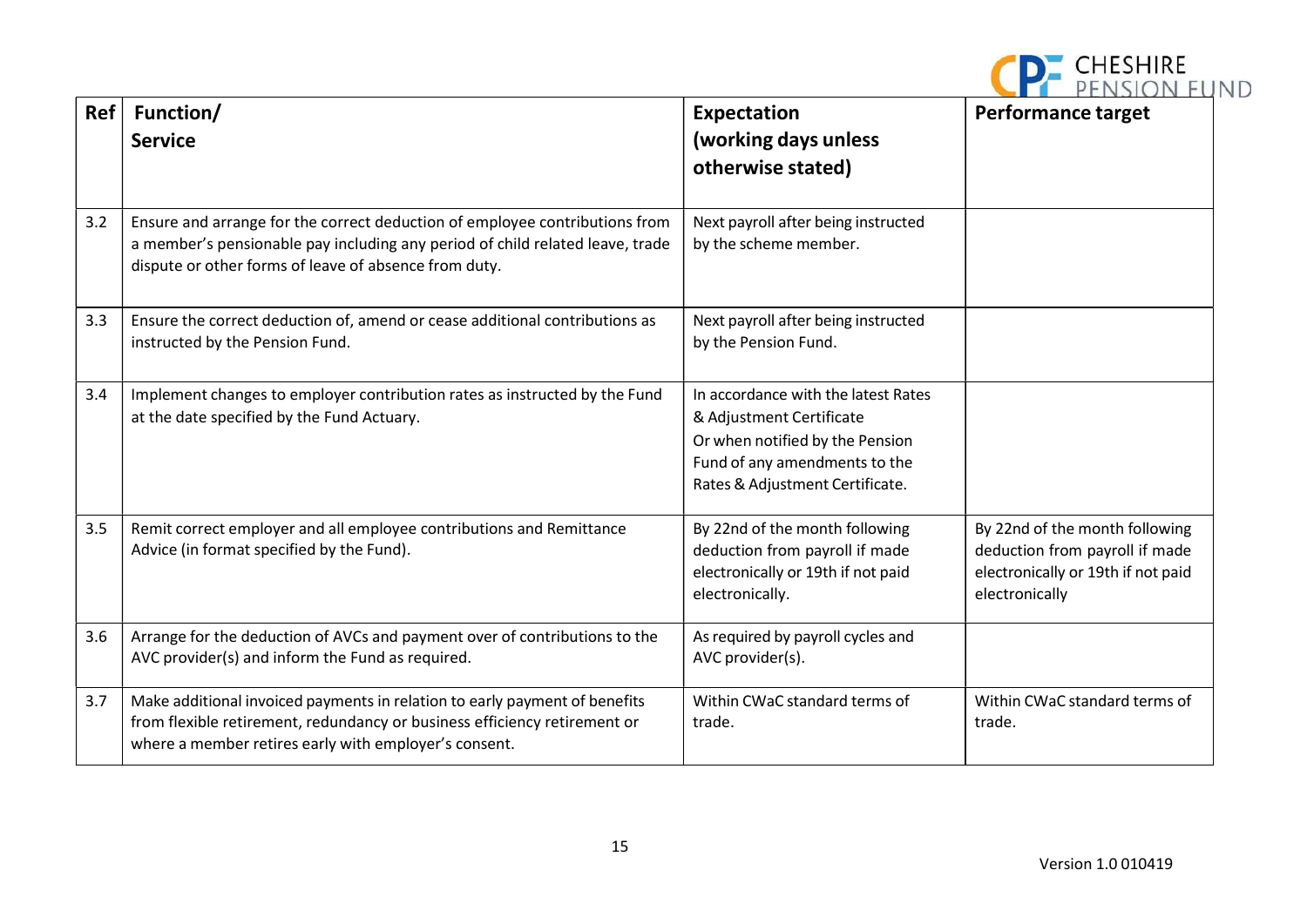

| Ref                     | Function/<br><b>Service</b>                                                                                                                                                                                                                                                                                                                                                                                                                                                                                                                      | <b>Expectation</b><br>(working days unless<br>otherwise stated)                                                                                                                             | <b>Performance target</b>                                  |
|-------------------------|--------------------------------------------------------------------------------------------------------------------------------------------------------------------------------------------------------------------------------------------------------------------------------------------------------------------------------------------------------------------------------------------------------------------------------------------------------------------------------------------------------------------------------------------------|---------------------------------------------------------------------------------------------------------------------------------------------------------------------------------------------|------------------------------------------------------------|
| 4                       | Member information and data quality                                                                                                                                                                                                                                                                                                                                                                                                                                                                                                              | <b>Monthly Interfacing</b>                                                                                                                                                                  |                                                            |
| 4.1                     | Provide the Fund with following information in a format, communication<br>channel and time frame specified by the Fund:<br>New starters<br>$\bullet$<br>Change of address, hours, name, payroll number, or job title<br>movement in and out of the 50/50 scheme,<br>marital or civil partnership status,<br>٠<br>maternity, paternity, career break,<br>$\bullet$<br>employee contributions (including additional contributions)<br>employee earnings (FTE and CARE)<br><b>AVC</b> contributions<br>Under three month opt-outs<br>Leaver details | On a monthly basis, by the 19th of<br>the following month.<br>As part of the monthly submission<br>upload via the employer web portal.<br>See Monthly Interfacing Guide for<br>more detail. | On a monthly basis, by the 19th<br>of the following month. |
| 5                       | <b>Leavers</b>                                                                                                                                                                                                                                                                                                                                                                                                                                                                                                                                   |                                                                                                                                                                                             |                                                            |
| 5.1                     | Notify the Fund when a member leaves employment including an accurate<br>assessment of final pay using the method stipulated by the Fund.                                                                                                                                                                                                                                                                                                                                                                                                        | As early as possible but no later than<br>10 working days after the member's<br>final payroll has run.                                                                                      |                                                            |
| $\boldsymbol{6}$<br>6.1 | <b>Retirements</b><br>Notify the Fund when a member is due to retire including an accurate<br>assessment of final pay details and authorisation of the reason for retirement.                                                                                                                                                                                                                                                                                                                                                                    | As early as possible but no later<br>than 10 working days after the<br>member's final payroll has run.                                                                                      |                                                            |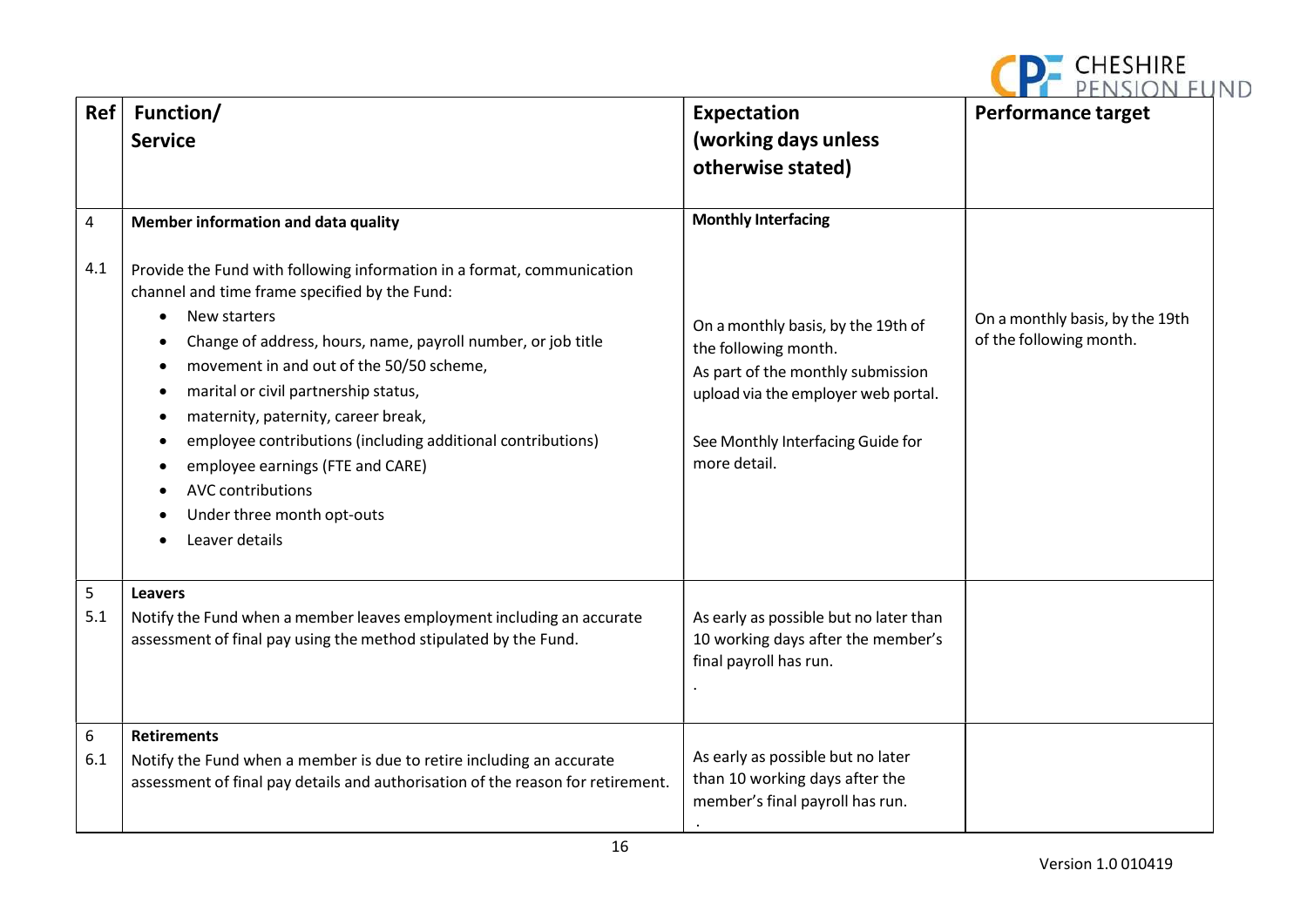

| 7<br>7.1 | <b>Deaths</b><br>Notify the Fund of the death of a scheme member using the method<br>stipulated by the Fund.                                              | As soon as practicable, but within ten<br>days.                                                                                                     |  |
|----------|-----------------------------------------------------------------------------------------------------------------------------------------------------------|-----------------------------------------------------------------------------------------------------------------------------------------------------|--|
| 8<br>8.1 | <b>Employer Communications</b><br>Distribute any information provided by the Fund to scheme<br>members/potential scheme members.                          | Within 10 days of its receipt.                                                                                                                      |  |
| 8.2      | Refer new/prospective scheme members to the Fund's website.                                                                                               | Within 10 days of commencement of<br>employment or change in contractual<br>conditions.                                                             |  |
| 8.3      | Notify the Fund if contracting out services which will involve a TUPE transfer<br>of staff to another organisation.                                       | At the time of deciding to tender so<br>that information can be provided to<br>assist in the decision.                                              |  |
| 8.4      | Work with the Fund to arrange for an admission agreement to be put in place<br>when contracting out a service and assist in ensuring it is complied with. | Agreement to be in place no later<br>than date of contract. Notify Pension<br>Fund if terms of Admission<br>Agreement are not being met.            |  |
| 8.5      | Notify the Fund if the employer ceases to admit new scheme members or is<br>considering terminating membership of the Fund.                               | As soon as the decision is made, so<br>that the Fund can assess the impact<br>and instruct the actuary to carry out<br>calculations, if applicable. |  |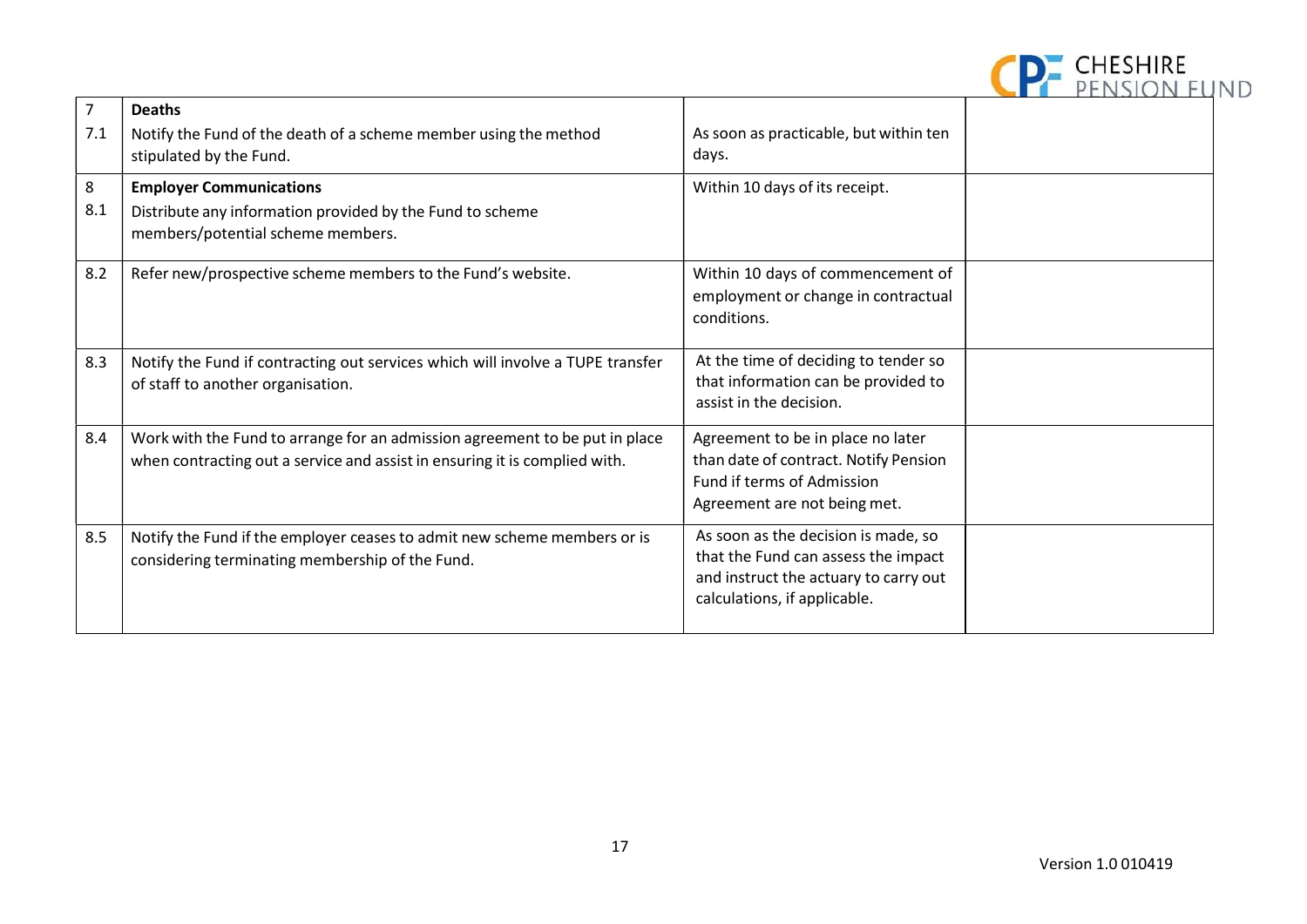

## Monitoring Service Standards and Managing Compliance

The Pension Fund will monitor its own performance and that of scheme employers against the targets and standards set out in this strategy. The outcomes from this monitoring and any issues arising will be reported to:

- the Pensions Consultative Forum
- the Local Pensions Board
- the Pension Fund Committee
- individual scheme employers/members as appropriate
- The Pensions Regulator (where applicable)

Where performance issues arise, the aim in the first instance will be to resolve issues informally between the parties, and to identify appropriate action to address any underlying issues, through training, coaching, process improvements or better communication.

Where persistent and on-going failure occurs, and no improvement is demonstrated by an employer (and, or unwillingness is shown to resolve the issues identified), the following steps will be taken:

- The Pension Fund will write to the designated contact for the scheme employer setting out the areas of poor performance.
- The Pension Fund will meet with the employer to discuss areas of concern and agree the action required and timescales for remediation.
- if no improvement has been demonstrated by the employer, or there has been a failure to take forward agreed action within the required timescale, the Fund will issue a formal notice to the Chief Executive of the employer body setting out the issues of concern and the immediate action required. The final notice may also include a claim for additional costs, taking account of the time and resources required to address and resolve the poor performance in question and any consequences arising.

Please note, notwithstanding the above process, where there is a clear breach of regulations or agreed performance, for instance, where an employer fails to pay the monthly contributions income to the fund in line with regulatory deadlines or where the fund fails to issue statutory communications (such as the Annual Benefit Statements) to members within statutory deadlines, the Fund is duty bound to capture this on its Breaches Log. All such breaches will be investigated and if deemed material will be reported to the regulator. The Breaches Log is presented to the Pension Fund Committee and Local Pension Board on a quarterly basis.

A copy of the fund's breaches policy can be found on the website at https://www.cheshirepensionfund.org/members/about-us/how-we-manage-the-fund/breaches-policy/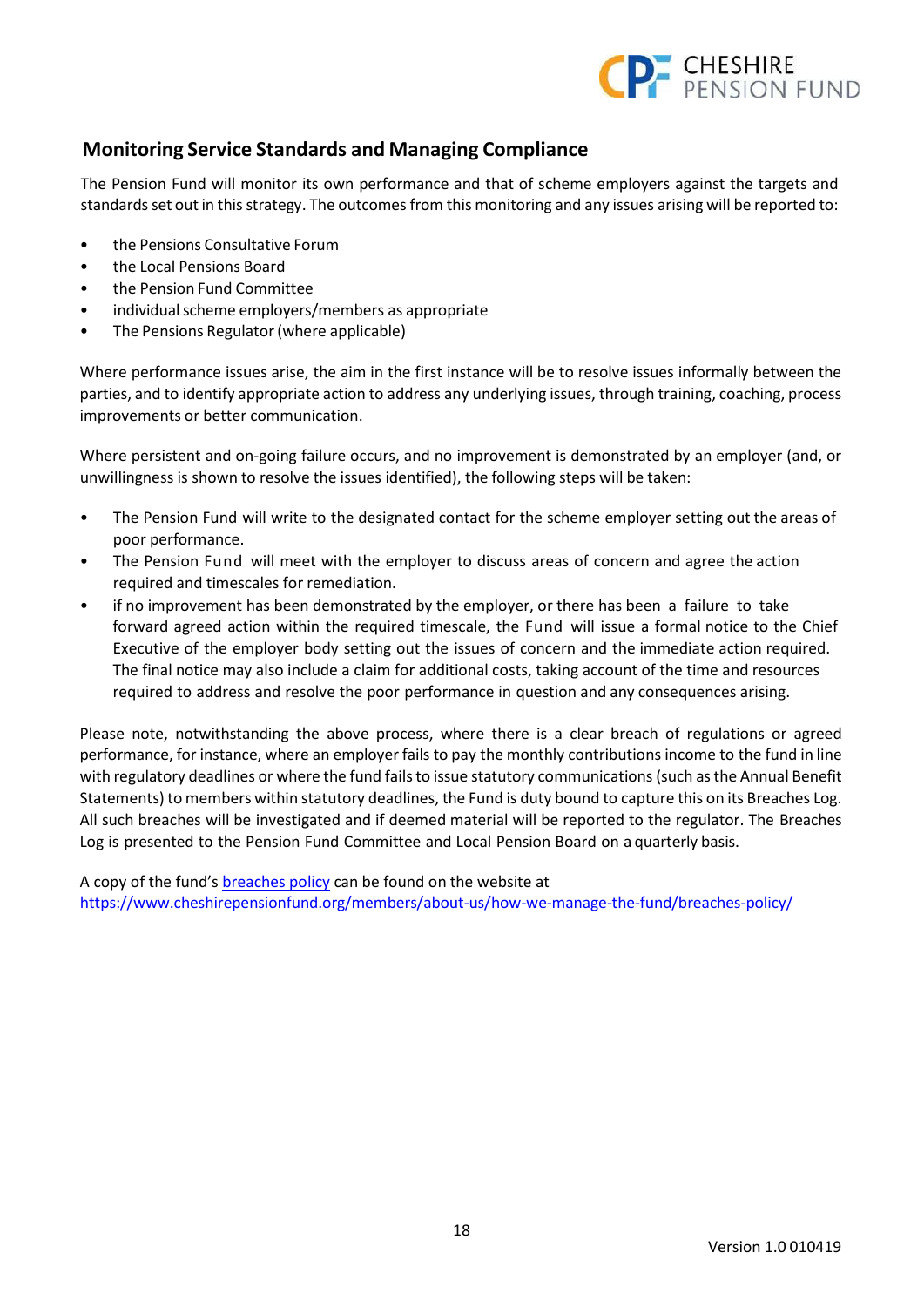

#### Additional Administration Charges

Where the Pension Fund incurs additional costs in respect of work requested by individual employers, for example, in respect of new admissions, early or ill-health retirements, or employer accounting returns; these will be recharged on completion of the work in question.

Examples of specific additional administration charges and the basis for calculation are set out in the Funds charging policy which is available on the employer section of the website.

Invoices will be subject to the normal payment terms of the Cheshire West and Chester Council, as administering authority. Non-payment will be managed through the Council's normal debt recovery process.